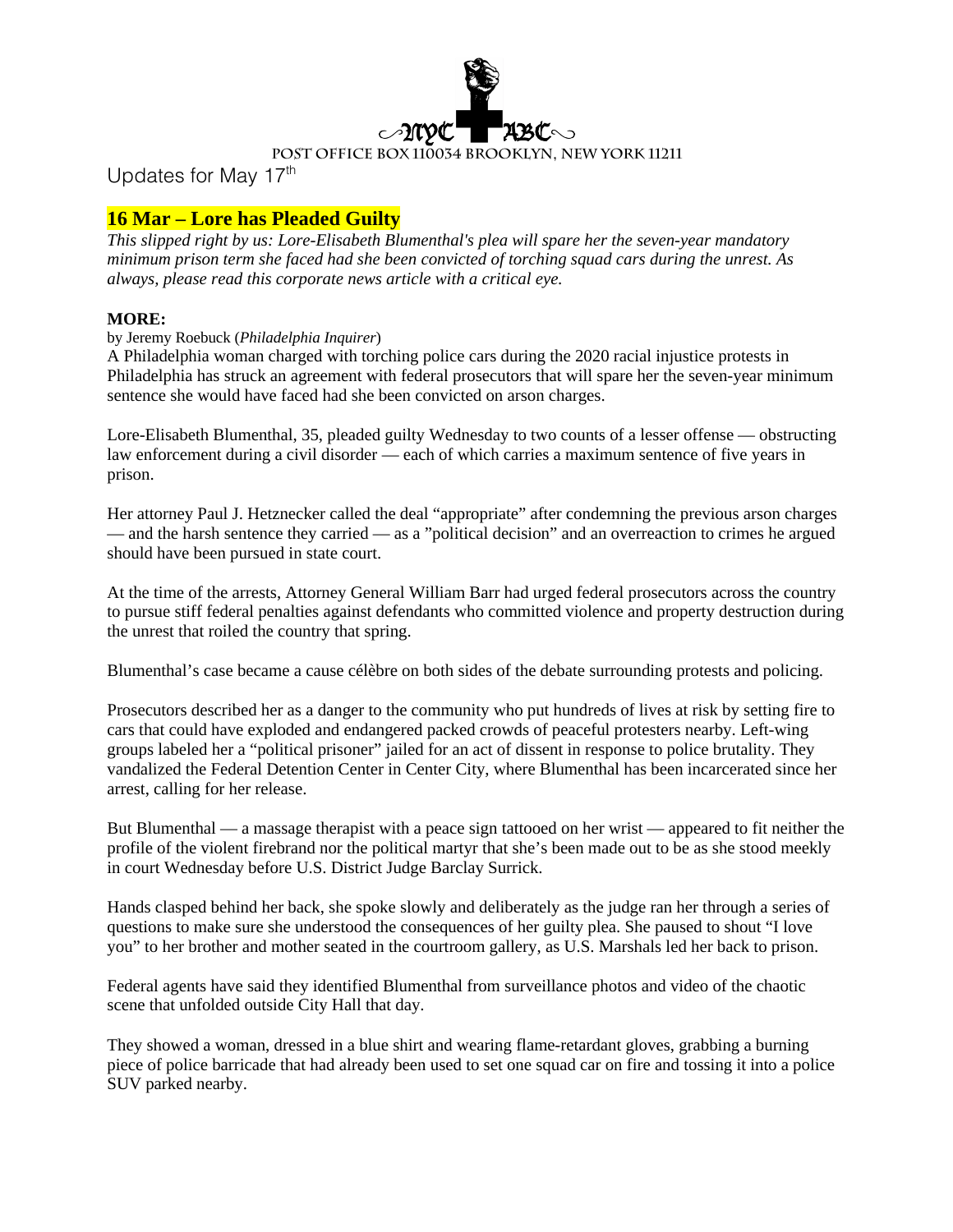More photos taken by amateur photographers at the scene helped them zoom in on the woman's distinctive peace-sign tattoo and T-shirt she was wearing with the slogan "Keep the immigrants, deport the racists."

Agents later located that shirt for sale on Etsy, the online marketplace for crafters, and traced a recent purchase back to an account linked to Blumenthal by following a trail across her various social media accounts.

At the time of her arrest, civil rights advocates worried the heavy monitoring of Blumenthal's internet traffic signaled a broader use of federal law enforcement power to surveil the social media networks demonstrators were using to organize their dissent.

Since then, the FBI has used similar tactics — trawling photos and video shared on the internet — to charge more than 760 people in connection with the Jan. 6 attack on the U.S. Capitol.

Hetznecker said he believed the charging decisions made in the Capitol attack prompted the Justice Department to reexamine the cases they filed against demonstrators from the May 2020 protests.

"The decision by the federal government to dismiss the indictment and allow my client to plead guilty to a lesser charge was not made in a vacuum, just as the decision to bring the arson charges back in 2020 was not made in a vacuum," he said, calling the latter choice "a blatant effort by the Trump administration to demonize the most important civil rights movement in a generation."

The U.S. Attorney's Office declined to comment Wednesday on whether plea deals similar to Blumenthal's had been offered to any of the five other defendants facing similar charges.

As part of her plea deal, Blumenthal has agreed to pay more than \$92,000 in restitution for the damage she caused. She is scheduled for sentencing in June.

# **2 May - Honoring the Life & Legacy of RAPP Co-Founder Kathy Boudin**

*It is with enormous grief that RAPP honors their beloved Co-Founder Kathy Boudin, who died May 1st at noon in the arms her life partner David Gilbert and son Chesa Boudin.*

#### **MORE**:

Kathy created life-changing programs and organizations in and out of prison. She co-founded not only RAPP but also the Center for Justice at Columbia University, was a close advisor to the Parole Preparation Project, and helped lead the National Council for Currently and Formerly Incarcerated Women and Girls.

Kathy embodied RAPP, not only because of her own experiences with long-term incarceration and parole justice, but also because of her unconditional love for people and profound commitment to the struggle for justice. Our hearts are overwhelmed with grief and our minds full of the many wonderful memories we shared. RAPP wouldn't be RAPP without Kathy Boudin.

In the coming weeks, we'll share more news about the many ways we'll honor Kathy's life. In the meantime, anyone wishing to express their condolences to Kathy and her family can do so using this form: **tiny.cc/Kathy\_Condolence**

# **3 May - Eric King Transferred To Prison With No Guarantee of Proper Designation**

*Eric received a response to his grievance filing within the Federal Bureau of Prisons (BOP) Friday April 29th at USP Atlanta about his improperly applied management variable forcing him into maximum security prison when in actuality he's a medium/low security designation.*

# **MORE**:

He was told by the BOP he has no maximum management variable.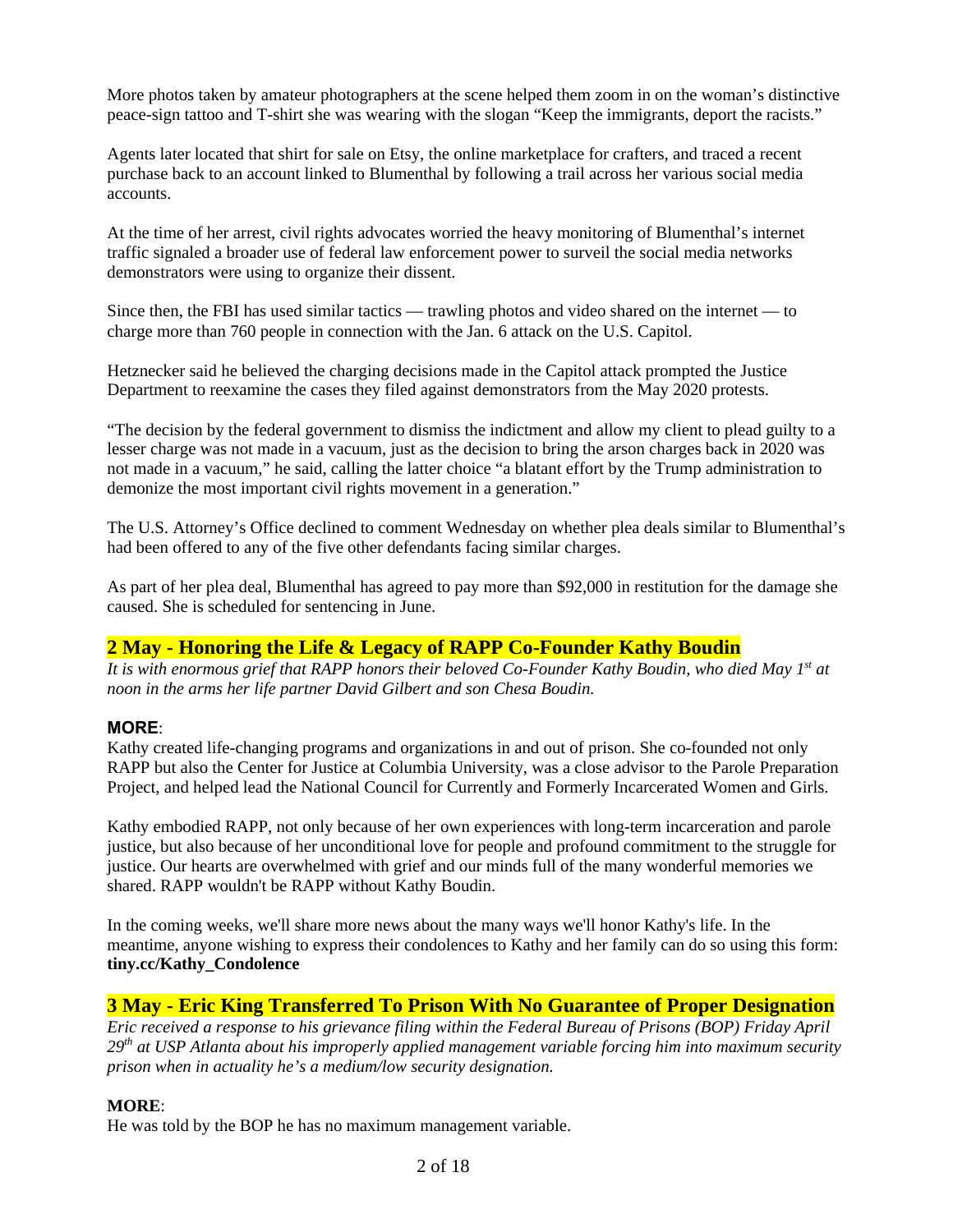Yet today, Tuesday May 3rd, Eric has been transferred on a bus heading east. Buses that leave Tuesday are known to head for maximum security prisons.

And USP Lee staff (in Pennington Gap, Virginia) have told Eric's supporters numerous times the buses head for Virginia on Tuesday.

But despite these correlations, the BOP has given contradictory information regarding addressing Eric's safety and his actual final designation, meaning Eric needs eyes on him now more than ever.

We cannot allow the BOP to knowingly put Eric's life at risk. Originally in 2018, Eric was told at USP Atlanta and USP Lee his life would be in danger by white supremacist gangs if he ever did a long stint at USP Lee, and Eric was originally told the dangers of USP Lee shortly after he was attacked by white supremacists at USP McCreary in 2018. The BOP is knowingly putting Eric at risk with these designated transfers 4 years later.

We need supporters to continue contacting the BOP every day, as well as your district's Congresspeople and your state's Senators, to demand Eric's right to finish his time at a properly designated prison, and to not ignore his safety concerns, his lack of mail, access to legal calls, and access to calls with his family.

More of the hypocritical responses from BOP's FCI Englewood, Mid-Atlantic Regional office, National office, and the DSCC:

- o BOP directly told Eric he IS designated for USP Lee; Englewood's Associate Warden and multiple Lieutenants at Englewood (including Lt. Quezada) and USP Atlanta have said so
- $\circ$  But BOP told supporters they can't confirm his designation until he reaches USP Lee
- o But BOP has also angrily told supporters this week they "know" Eric isn't designated for USP Lee and "it's not necessary for people to keep calling" and the number of calls from "concerned individuals" has been "overwhelming"
- $\circ$  BOP said Eric would be designated for USP Lee because it's his "parent prison" (meaning a prison he was originally residing in before being under Marshall custody) despite Eric never doing time at USP Lee until AFTER he was in Marshall custody for being attacked in a broom closet at FCI Florence, and "the only way" to address his designation is with his unit team assigned to him at "his designated facility" USP Lee
- o But BOP also said Eric should request a case manager to contact the DSCC so they "can have a paper trail" despite not reaching USP Lee yet
- o But BOP ALSO said Grady County should send information to various BOP offices on Eric's behalf before they COVID swabbed him to be transferred to USP Atlanta
- o But BOP ALSO had medical offices express concern and say we should address the transfer before Eric ever reaches USP Lee
- o But BOP ALSO said Senators and Congresspeople should address their offices before Eric reaches a designated prison
- o BOP said Eric's court records of his March 2022 acquittal/not guilty for acts of self-defense when attacked by guards in a FCI Florence broom closet in 2018 wouldn't reach the BOP for another 45- 60 days to address the management variable placed on him FROM THE ASSAULT HE WAS JUST ACQUITTED OF that's upping his security from low/medium to max security prison
- $\circ$  BOP confirmed Eric would be placed in segregation once reaching his designated prison due to COVID and his "security concerns"
- $\circ$  BOP numerous times has transferred calls to the wrong department, such as medical or financial, or simply hang up on us when attempting to make inquiries on Eric's behalf. Sometimes we've only been able to get past automated messages when other offices, prisons, or operators transfer us

Congressman Joe Neguse's office as well as Congresswoman Cori Bush's office have been given Eric's extensive history within the BOP to enable a Congressional inquiry.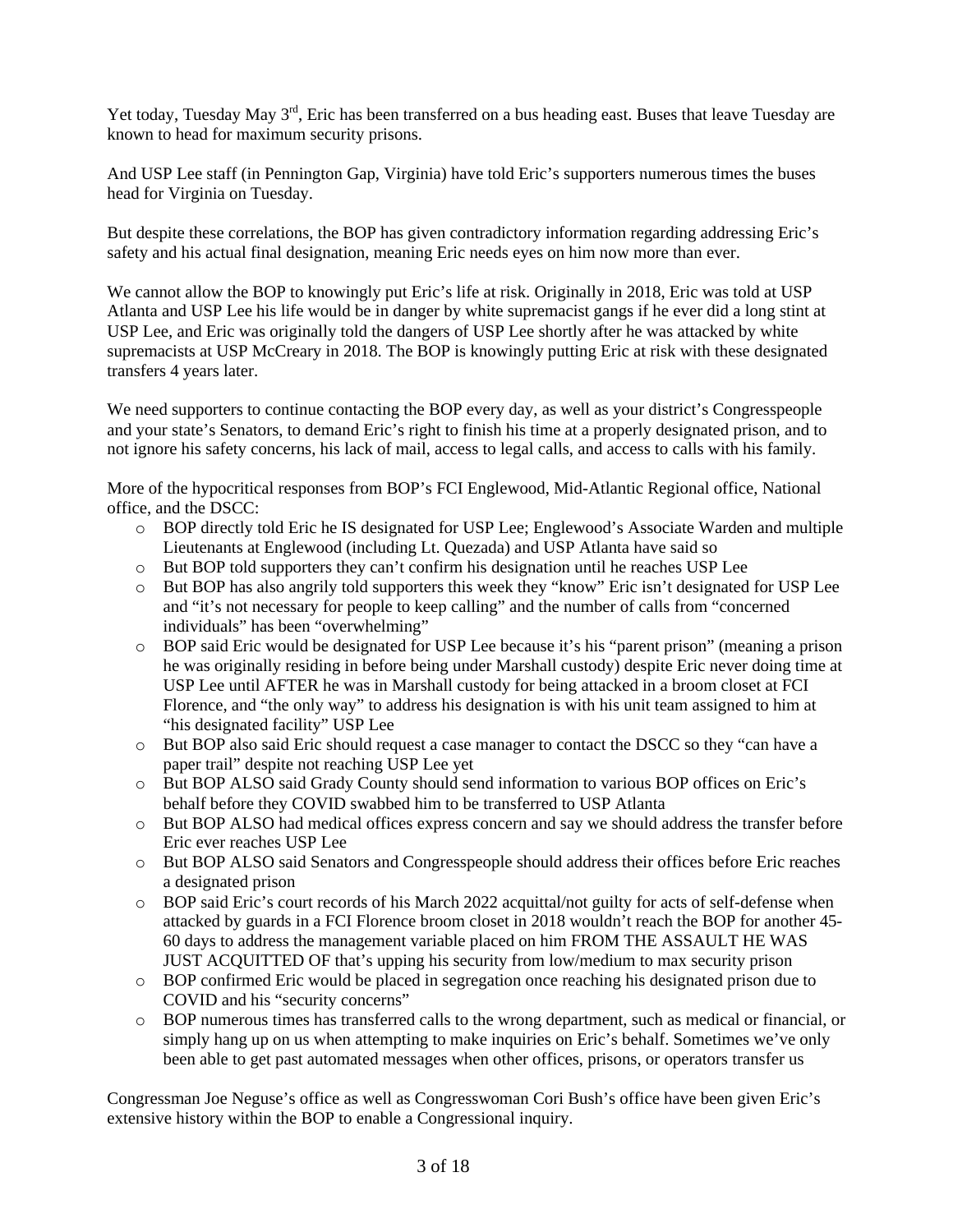Amnesty International has also contacted the BOP's director Michael Carvajal: "Transferring Eric King to a maximum-security facility across the country, far from his family and loved ones when he has such a short amount of time remaining on his sentence seems to be more retaliatory and punitive rather than necessary due to specific security concerns. Under Rule 59 of the UN Standard Minimum Rules on the Treatment of Prisoners, "Prisoners shall be allocated, to the extent possible, to prisons close to their homes or their places of social rehabilitation." The BOP must revisit the issues within Eric King's security profile which allow his eligibility to be at a maximum-security facility and the decision for him to be placed so far from where his family resides and where he intends to settle upon release."

# **May 4th - Eric King has been moved to USP Lee- please make calls and send emails today!**

Despite claims by the Bureau of Prisons that Eric was not designated to USP Lee made to supporters this last week, Eric was moved yesterday from USP Atlanta holding facility to USP Lee. This move happened despite the fact that Eric should not have a maximum management variable on him and should be housed at a low or medium security prison.

It is imperative that we put pressure on the Bureau of Prisons and notify U.S. Senators and Congressional Reps about this today. Please urge the BOP to redesignate Eric to a low or medium security prison ASAP. They are already aware of threats made by white supremacists and long-term placement in the SHU is not an acceptable alternative to going into general population at USP Lee and being attacked by white supremacists.

Please make calls, send faxes and emails today to help keep Eric safe.

# **TALKING POINTS FOR PHONE CALLS AND VOICEMAILS:**

- o Eric has no pending charges, criminal history or disciplinary sanctions qualifying him for maximum security;
- o Eric was found not guilty March 18, 2022 for assault on federal officer and merely wants to finish his original sentence as smoothly as possible as he's due for release December 2023;
- o Eric being placed in segregation is not a guarantee for safety due to a history of being attacked by white supremacists in segregation;
- $\circ$  Eric has filed grievances to address his improper designation for maximum security and the threats made to him by white supremacist gangs at USP McCreary, USP Atlanta and USP Lee are documented;
- o Eric, his family and legal team need proof he does not have an improper management variable and will be properly designated based on his actual security level of medium/low

# **CONTACT INFORMATION:**

#### **USP Lee**

Phone: 276.546.0150 | Fax: 276.546.9115 Warden: mbreckon@bop.gov | Assistant Warden jstreeval@bop.gov jandrews@bop.gov | lee-execassistant@bop.gov

Mid-Atlantic BOP Regional Office jpetrucci@bop.gov | MXRO-ExecAssistant@bop.gov Phone: 301.317.3100 | Fax: 301.317.3119

DSCC Office GRA-DSC/PolicyCorrespondence@bop.gov Phone: 972.352.4400 | Fax: 972.352.4395

BOP National Office info@bop.gov | Phone: 202.307.3198 | Twitter: @officialfbop | mcarvajal@bop.gov

# **Senators and Reps**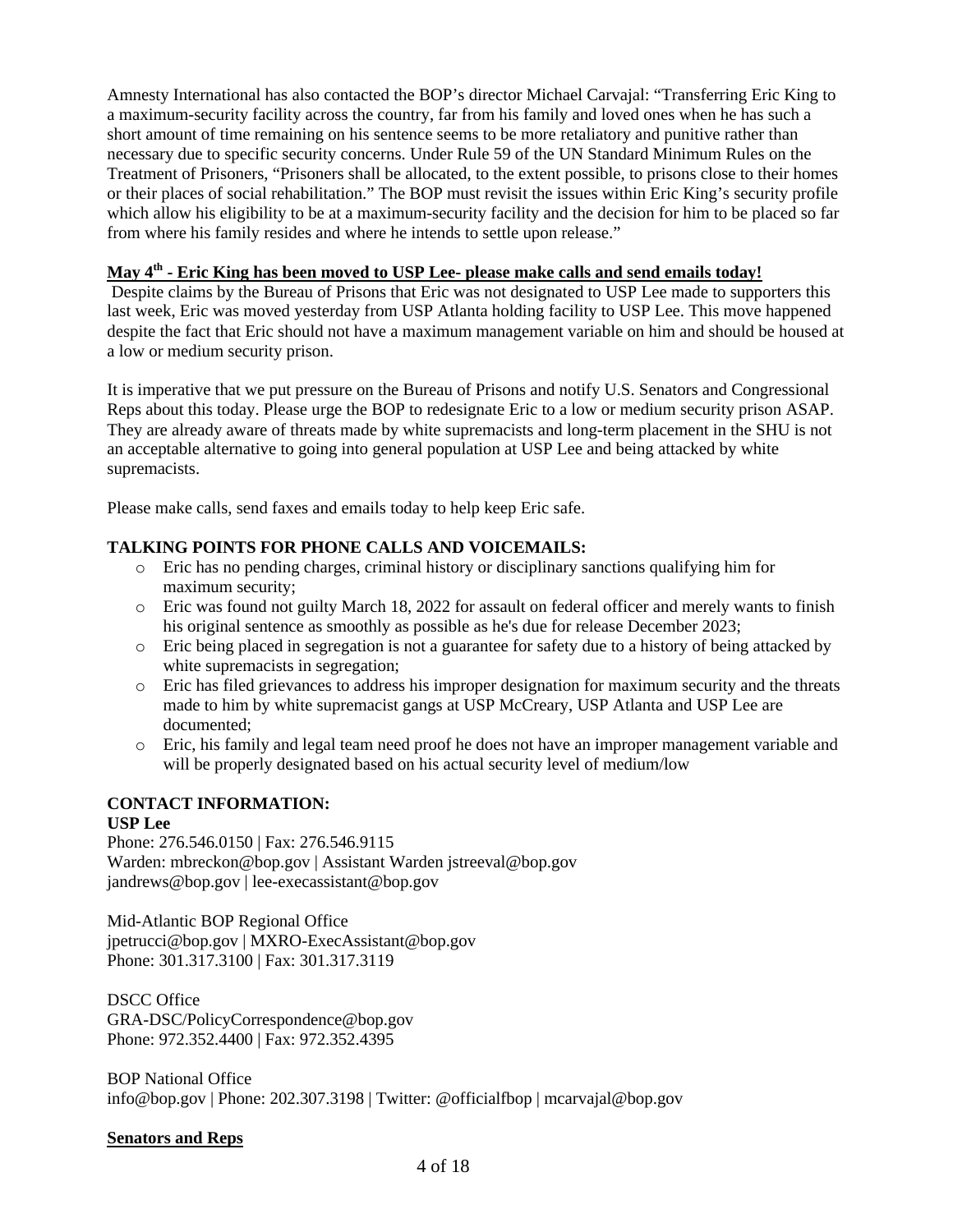# **Virginia**

Tim Kaine kaine.senate.gov/contact/share-your-opinion | Twitter: @TimKaine 231 Russell Senate Office Building Washington, Washington, District of Columbia 20510 Phone: 202.224.4024

Mark. R Warner Email: warner.senate.gov/public/index.cfm?p=ContactPage | Twitter: @MarkWarner 703 Hart Senate Office Building Washington, Washington, District of Columbia 20510 Phone: 202.224.2023

Morgan Griffith, (Congressional Rep for Virginia's  $9<sup>th</sup>$  District) morgangriffith.house.gov/contact/contactform.htm | Twitter: @RepMGriffith 323 West Main Street | 17 West Main Street | 2202 Rayburn HOB Abingdon, Virginia 24210 | Christiansburg, Virginia 24073 | Washington, District of Columbia 20515 Phone: (276) 525-1405 | Fax: (276) 525-1444 | Phone: 540-381-5671 | Fax: 540-381-5675 Phone: 202.225.3861 | Fax: 202.225.0076

#### **Missouri (where Eric was born, raised and indicted)**

Senator Roy Blunt blunt.senate.gov/contact/contact-roy Phone: 202.224.5721 | Twitter: @RoyBlunt

Senator Josh Hawley hawley.senate.gov/contact-senator-hawley Office: 202.224.6154 | Fax: 202.228.0526 | Fax: 816.472.6812 | Fax: 417.869.4411 | Fax: 314.436.8534 Twitter: @HawleyMO or @SenHawleyPress

Congresswoman Cori Bush 6724-A Page Avenue 563 Cannon House Office Building St. Louis, Missouri 63133 Washington, District of Columbia 20515 Phone: 202.225.2406 | Phone: 314.955.9980 | Fax: (202) 226-3717 | Twitter: @coribush

# **Colorado (Eric's release location and home)**

Michael Bennett bennet.senate.gov/public/index.cfm/write-to-michael Toll Free: 866.455.9866 | Phone: 303-455-7600 | Fax: 720.904.7151 | Twitter: @SenatorBennet

John Hickenlooper phone: 303.244.1628 | Twitter: @Hickenlooper hickenlooper.senate.gov/email-john/#contact-form-emailJohn | casework@hickenlooper.senate.gov

# **DRAFT MESSAGES / TEMPLATES**

To whom it may concern,

I am writing about my friend who is a prisoner in the Federal Bureau of Prisons. His name is Eric King, inmate number 27090-045. He was recently found not guilty on all counts at a trial in the U.S. District of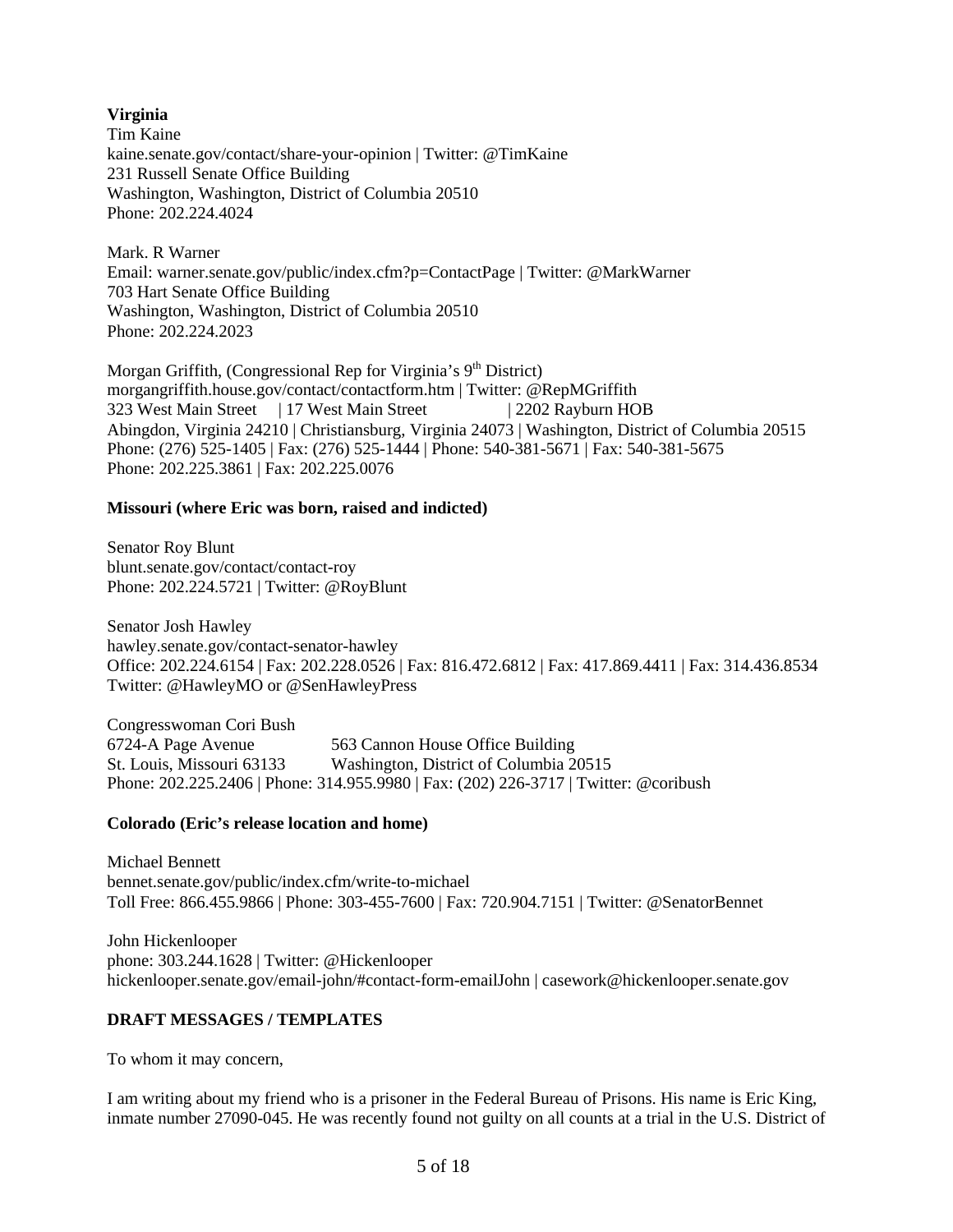Colorado. Eric was moved from FCI Englewood and was transferred from a private facility, Grady County Jail in Oklahoma, to USP Atlanta, where he was put on a bus yesterday and is now at USP Lee.

I am writing because I believe Eric is in danger at USP Lee. He is scheduled to be released from prison in December 2023, and wants to avoid anything that would infringe on this release date.

There is an active threat against his life. A few years ago, before being sent to Colorado, Eric was held in the Segregation Unit at USP Lee for approximately two weeks. Before that, at USP Atlanta, a white supremacist gang member told him he would be killed at USP Lee if he was released into general population. This was documented at USP Lee. Eric was originally transferred to USP Lee and Atlanta under the US Marshalls after he was attacked by white supremacist gangs at USP McCreary.

It is imperative that Eric not be put in harm's way. The Bureau of Prisons knows this and there is established case law regarding the BOP sending someone into dangerous and life-threatening scenarios. See Fitzharris v. Wolf, 702 F.2d 836, 839 (9<sup>th</sup> Cir. 1983); Gullatte v. Potts, 654 F.2d 1007, 1012-13 (5<sup>th</sup> Cir. 1981); Roba v. U.S., 604 F.2d 215, 218-19 (2d Cir. 1979).

Additionally, Eric is in this situation because of a bogus maximum management variable on his security profile. This has him erroneously being sent to a facility beyond his actual security level. He has no pending charges and no incident reports. He has no criminal history or disciplinary sanctions qualifying him for placement at a maximum-security prison. He intends to be released to Colorado to live with his wife and his two children in just over a year. We need proof to Eric, his family and legal team the management variable is removed so that he can be sent to a medium- or low-custody prison close to home and begin preparing for release.

I am afraid for my friend Eric's life, and I am asking that you intervene with the Bureau of Prisons and ask them not to send Eric King into harm's way by sending him to USP Lee.

Please help my friend.

Sincerely,

# **4 May - Mutulu Shakur Legal & Health Update**

*On April 27th, Mutulu had a parole hearing.*

# **MORE**:

This hearing took place due to an order issued by a federal judge in California, which directed the US Parole Commission to rehear his case within 90 days. The order resulted from a petition for habeas corpus filed by members of Mutulu's legal team.

The Parole Commission has not yet issued a decision and we will provide further updates once they are available. Mutulu, his legal team and Friends and Family of Mutulu Shakur greatly appreciate everyone who has advocated for Mutulu's release and we value your ongoing support.

In terms of his health, since the early relapse in bone marrow cancer, he has to receive weekly chemotherapy infusions that come with serious side effects. On top of this, he has already contracted COVID three times. One of those times he developed pneumonia, so we are doing everything we can to support his release to help protect him from future exposures and other unnecessary health risks.

# **5 May - Gage Halupowski transferred**

*Antifascist political prisoner Gage Halupowski who's been locked up since June 2019 was recently moved.*

# **MORE**: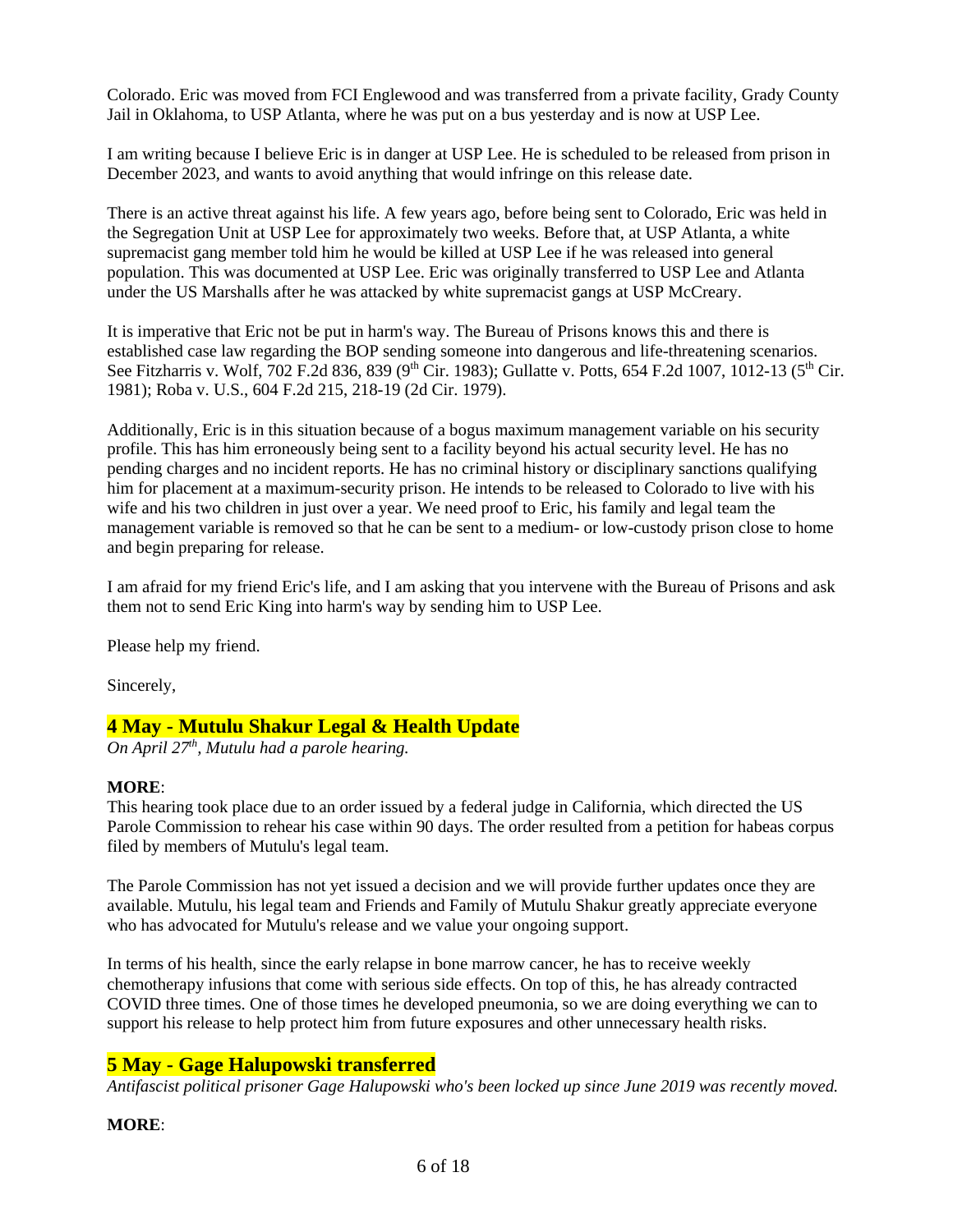For more info on Gage Halupowski, check out **antifasac.blackblogs.org/antifascist-prisoner-list** and order Support Gage stickers at **antifasac.blackblogs.org/merch**

# **6 May - Statement from Dan Baker in solidarity with Toby Shone**

*Dan Baker just issued the following statement in solidarity with anarchist prisoner Toby Shone, who was facing a control order that has just been rejected by a judge.*

# **MORE**:

I express my solidarity and support for Toby Shone, who is being held by the same company, G4S, which captures and holds children in cages. The psychologist here at FCI Memphis asked me why I fast on new and full moons and I told her that I fast to train my body for hunger strikes because this is the only way to express bodily autonomy in a totalitarian, dystopian police state. Today is the anniversary of the death of Bobby Sands, Irish political prisoner who was on hunger strike. Up the Friends!

I am now receiving mail but friends like Toby Shone and Eric King are unable to communicate freely with the outside world, and kept in isolation with meaningless labels of elevated fear. Like Toby, I also faced a decade in prison, and was told I should be grateful for only receiving 44 months of captivity. But Abdullah Ocalan says, "There is nothing more contemptible than a slave who is grateful for their enslavement."

After finishing my sentence, I will be on probation and observation for three years, which, as Toby said, could see us return to prison on the whims of unscrupulous cops who don't follow their own laws. As Toby said, international solidarity cooperation and mobilization is fundamental to successful progress. Before we can dismantle and abolish human captivity, we have to examine our hearts and minds and uproot the chains of slavery that capitalism has conditioned us to perpetuate through widespread advertising and dependency. I would like everyone to remember Willem Von Spronson, who took a stand against G4S and their abusive enslavement of children, in the U.\$., Palestine and the U.K. The Martyrs never die!

The human spirit that loves truth, freedom and beauty will never submit to systems of hierarchy and domination. I admire Toby's statement that will not step back one millimeter!

# **7 May - Leonard Peltier To Joe Biden: 'I'm Not Guilty. I Would Like To Go Home.'**

*In a rare interview, the imprisoned Native American rights activist said he is also "grateful" to Biden for giving tribes their sovereignty back.*

# **MORE**:

by Jennifer Bendery (*HuffPost*) Leonard Peltier knows his time is running out.

The Native American rights activist is 77, has serious health issues, just survived an ugly bout with COVID-19 and is now serving his  $46<sup>th</sup>$  year in federal prison — where the U.S. government put him without any evidence that he committed a crime.

Peltier and his supporters are holding out hope that President Joe Biden will finally send him home. Because, if anything has become clear with time, it's just how troubling Peltier's imprisonment has been from the start. Prosecutors in his trial hid key evidence. The FBI threatened and coerced witnesses into lying. A juror admitted she was biased against Native Americans on day two of the trial, but was allowed to stay on anyway.

Even some of the same U.S. government officials who helped put Peltier in prison in the first place have since admitted how flawed his trial was and how horribly the government has long treated Native Americans, and they have urged clemency for him.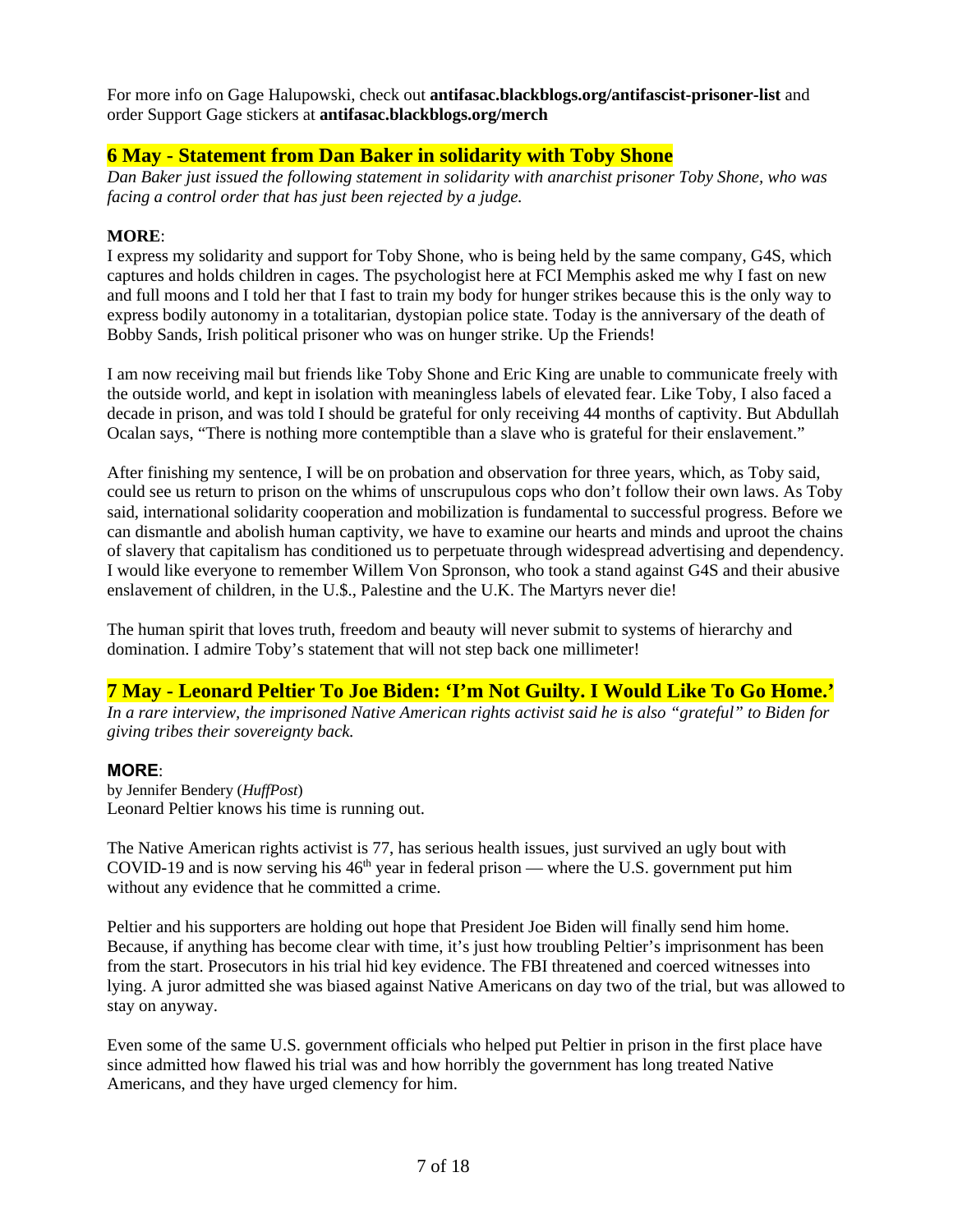There is reason to believe that Biden could, at last, give Peltier his freedom. He has already demonstrated a willingness to address past injustices against Native Americans. Since taking office, Biden has made it a priority to examine the government's ugly history of Indian boarding schools, to protect sacred Indigenous sites and cultural resources, and to address the crisis of missing and murdered Indigenous women. He also canceled the Keystone XL oil pipeline, a major win for tribes and environmentalists.

Biden also chose Deb Haaland to lead his Interior Department, making her the nation's first Indigenous Cabinet secretary. Haaland strongly advocated for Peltier's release from prison in her former role as a member of Congress.

In November, *HuffPost* pressed Haaland on whether she still supports Peltier's release in her role as interior secretary and whether she's talked to the president about him. Haaland said only, "My thoughts and feelings about this issue are well-documented."

If only Peltier had a few minutes alone with Biden himself. What would he say?

In a rare interview from his maximum security prison in Florida, Peltier recently told *HuffPost* that his message to the president would be simple.

"I'm not guilty of this shooting. I'm not guilty," he said. "I would like to go home to spend what years I have left with my great-grandkids and my people."

Peltier said he's been following Biden's efforts to support Native American rights and empower tribes, and if he had the president's ear, he would give him credit for that.

"I appreciate what you're doing by giving us our nationhood back, our sovereignty back," he said he'd tell Biden. "I'm very grateful for that, because that's what I was fighting for all my life."

Before he was put in prison, Peltier was a member of the American Indian Movement, or AIM, a grassroots group of activists focused on drawing attention to federal treaty rights violations, discrimination and police brutality targeting Native Americans. Back in the 1970s, the FBI was running a covert campaign to suppress the activities of AIM. In fact, as time has revealed, the FBI is at least partly responsible for the shootout that day on Pine Ridge Reservation, as it was intentionally fueling intra-tribal tensions there in an effort to disrupt AIM's efforts.

Today, the FBI remains the biggest obstacle to Peltier getting out of prison, for no clear reason other than wanting to shield itself from scrutiny over its past wrongdoings. The bureau simply doesn't want him to ever be released. It recently made that clear to *HuffPost* ― even when we didn't ask. This was very weird. The unsolicited statement it provided was also full of misinformation, which signals the FBI's plan is to keep recycling a flimsy, face-saving argument for keeping Peltier in prison until he dies.

Peltier said he knows exactly what he would say to FBI Director Christopher Wray if he had the chance to talk to him alone for a few minutes.

"Stop killing my people. That's all I would tell him," he said. "Stop killing my people. Arrest the people that are guilty of crimes on the reservations."

Perhaps Peltier's greatest strength is something the FBI can't match: the staying power of his story. For decades, thousands of people have been protesting his imprisonment ― including U.S. senators, members of Congress, Native American groups, celebrities and human rights leaders like Pope Francis, the Dalai Lama, Nelson Mandela, Coretta Scott King and Amnesty International, an organization otherwise focused on political prisoners in other countries.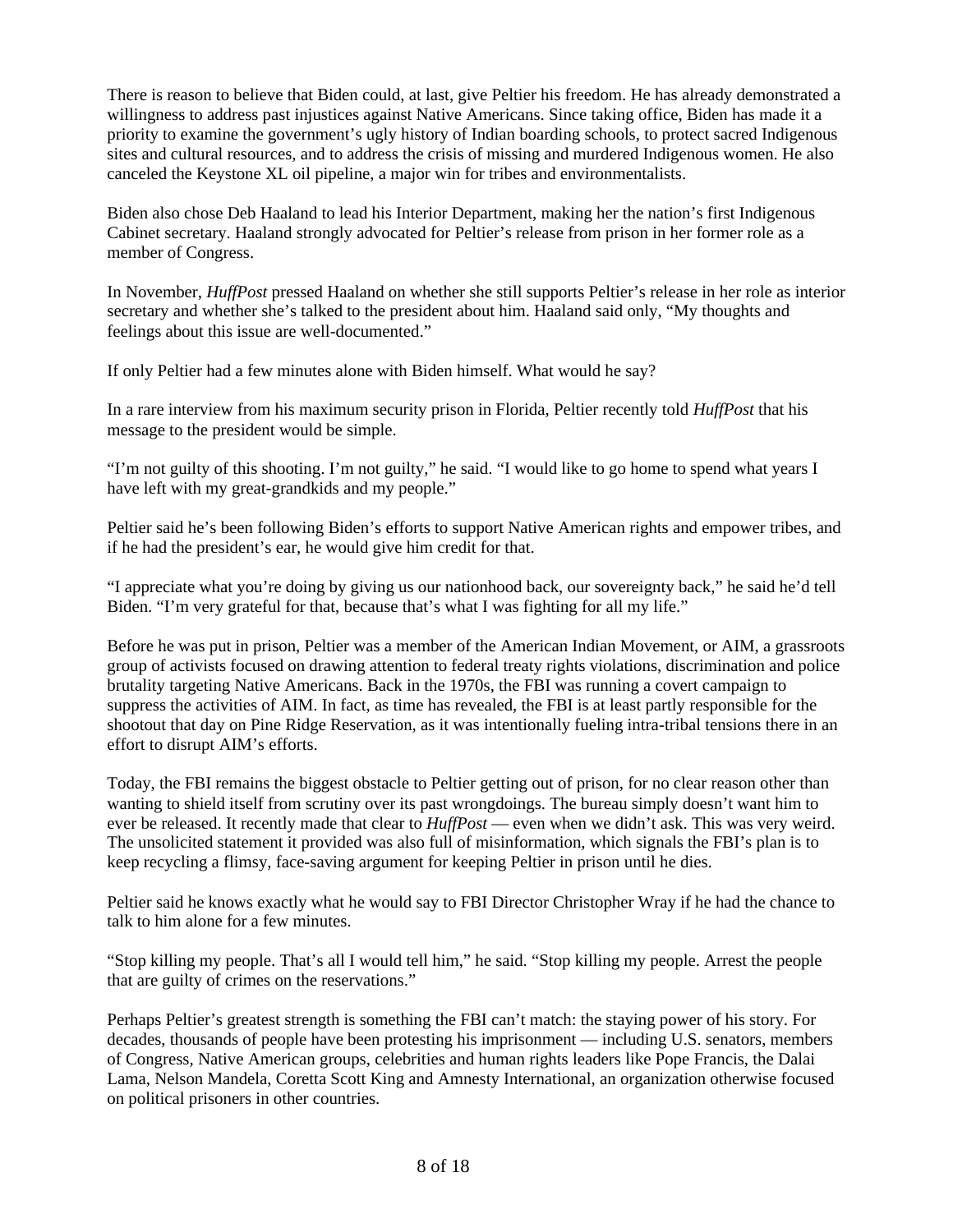Just last week, Sen. Brian Schatz (D-Hawaii), chairman of the Senate Indian Affairs Committee, pressed Attorney General Merrick Garland on the status of Peltier's clemency petition as Garland testified in an unrelated Senate budget hearing. The U.S. attorney general offered a surprisingly weak response, saying he didn't know about Peltier's case beyond what he's read in the press.

Pleas for Peltier's release are also happening at the international level. On Tuesday, North Dakota state Rep. Ruth Anna Buffalo (D) gave a statement at the United Nations Permanent Forum on Indigenous Issues demanding clemency for him.

"The case of Leonard Peltier demonstrates the failure of the U.S. criminal justice system to provide real justice for Native Peoples as well as the government-generated environment of racism that consistently leads to unjust convictions," Buffalo said in her statement, which she read aloud on behalf of the International Leonard Peltier Defense Committee. She urged the U.N. to push for "a means for relief and justice for Leonard Peltier."

Buffalo later told *HuffPost* she felt her remarks were "well-received" at the U.N. forum.

"I hope the reading of the statement on behalf of the ILPDC will have a positive effect on the release of our elder, Leonard Peltier," she said. "I'm thankful for the decades of advocacy in fighting for justice for Leonard Peltier."

Peltier is watching all of this play out from his prison cell. He gets regular updates from supporters on news stories that come out about him and rallies being organized in his name. He is surprisingly up to date on current news. Sometimes people mail him articles to read, and when he can't access a relevant news story online, he has friends who will call in and read it to him over the phone, line by line.

During *HuffPost's* interview with Peltier, he did most of the talking. He said he was scared recently by chest pains he'd had when he was walking across the prison yard and that he hopes to get back to painting after being denied access to the art room for years because of pandemic precautions.

Asked if he thinks he'll make it out of prison before he dies, Peltier said he doesn't know. To date, the White House has either ignored *HuffPost's* questions about the president's willingness to grant clemency to Peltier or talked only about the process a person must go through for requesting clemency.

"Sometimes it feels like, well...," Peltier said, trailing off. "I shouldn't even be here. ... I should have never been in prison to start with."

He is clearly still animated by the cause for justice for Native Americans that he was fighting for with AIM so many years ago. He told stories from his days in the 1970s, when he said Indigenous women were being routinely raped by white men who later got little or no punishment for it, and he and other AIM members would confront local law enforcement to do something about it.

Peltier specifically cited the case of former South Dakota Republican Gov. Bill Janklow, who allegedly raped a 15-year-old Lakota schoolgirl, Jancita Eagle Deer, at the Rosebud Boarding School on the Rosebud Indian Reservation. Eagle Deer was mysteriously killed by a car a few months after she testified against Janklow, who was never charged.

"Native people are humans and we had a society, a very advanced society of our own. We were generous people. We gave. That was our problem," he said. "When the white man first came here, we gave too much. That's what we did. We opened up because that's the way we were brought up. We have been nothing but abused for the last 300-some years."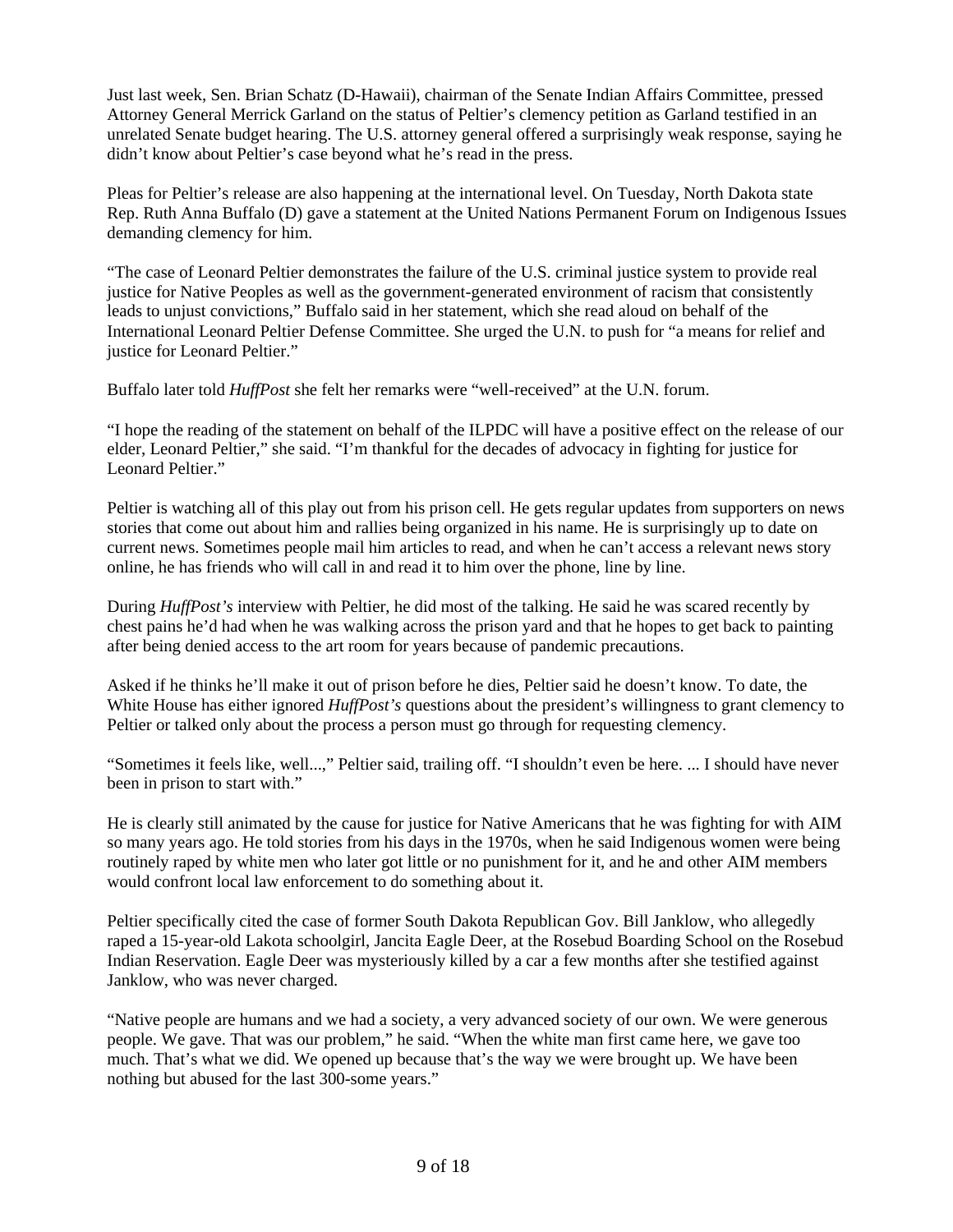Peltier said the fact that he has a strong base of supporters who are still fighting for him to get clemency shows that the more people learn about the way he was put into prison, the more people "are finally believing us" that the whole process was unjust.

"How do I feel about it? I feel good about it," he said of people appealing for his release at the United Nations this week. "Maybe I'll be able to go home and die now."

He paused before adding, "I'm still pissed off about what they did. What they did to me was wrong. It violated the whole Constitution of the United States."

# **May 8th - At the United Nations, an Annual Call for Leonard Peltier's Clemency**

by Native News Online Staff (*Native News Online*)

*Native News Online* publishes here Ruth Buffalo's prepared statement, delivered at the United Nations, demanding the release of Leonard Peltier:

I'm delivering this statement on behalf of Lenny Foster, Dine and the spiritual advisor to Leonard Peltier, Jean Roach, Lakota ILPDC Co-Director and a survivor of the incident and Carol Gokee co-director of the Leonard Peltier Defense Committee.

Each year we remind the forum that Leonard Peltier, Anishinaabe and Dakota, and a citizen of The Turtle Mountain Band of Chippewa Indians, has been in federal prison since 1976, although he was wrongly convicted for the deaths of two FBI agents. The U.S. representatives have wrongly asserted that the conviction was for murder, obscuring the complexities of Leonard's charge of aiding and abetting, showing the lack of concern for understanding and remedying this great injustice.

Leonard Peltier is 77 years old and suffers from multiple serious health conditions for which he is receiving inadequate care. These conditions may be exacerbated due to Leonard's contraction of Covid-19. The US has unjustifiably denied even transfer to a lower security level as recently as March 2019. He should be granted parole, executive clemency, or compassionate release immediately so that he may spend his remaining years with his family.

This case demonstrates how in the U.S. the courts and criminal justice system criminalizes dissent for purposes of political repression. The U.S. government has failed to address the staggering number of constitutional violations in the trial of Leonard Peltier including US government mishandling of key ballistics evidence and threatening of witnesses against Leonard who were coerced into signing statements used to convict him. Mr. Peltier was asked the Oglala community to come help defend them during a time of incredible state sponsored violence on the Pine Ridge Oglala Lakota Reservation.

The repeated denial of Peltier's petition for executive clemency has clearly demonstrated that there is no mechanism for gaining justice for human rights defenders in the United States. These injustices have set a dangerous precedent, leading to the increased criminalization of land rights defenders.

The case of Leonard Peltier demonstrates the failure of the U.S. criminal justice system to provide real justice for Native Peoples as well as the government-generated environment of racism that consistently leads to unjust convictions

We reassert our request that the EMRIP exercise paragraph  $2(c)$  of its revised mandate (A/HRC/RES/33/25) in seeking dialogue with the United States, appropriate human rights organizations, and indigenous peoples to bring about a means for relief and justice for Leonard Peltier, in furtherance of that, we invite UNSR Francisco Cali, members of the UNPFII and EMRIP, to visit Leonard at United States Penitentiary, Coleman l, in Florida. We are happy to work with you to accommodate such a visit.

# **8 May - A pivotal time in the campaign to Free Jessica Reznicek**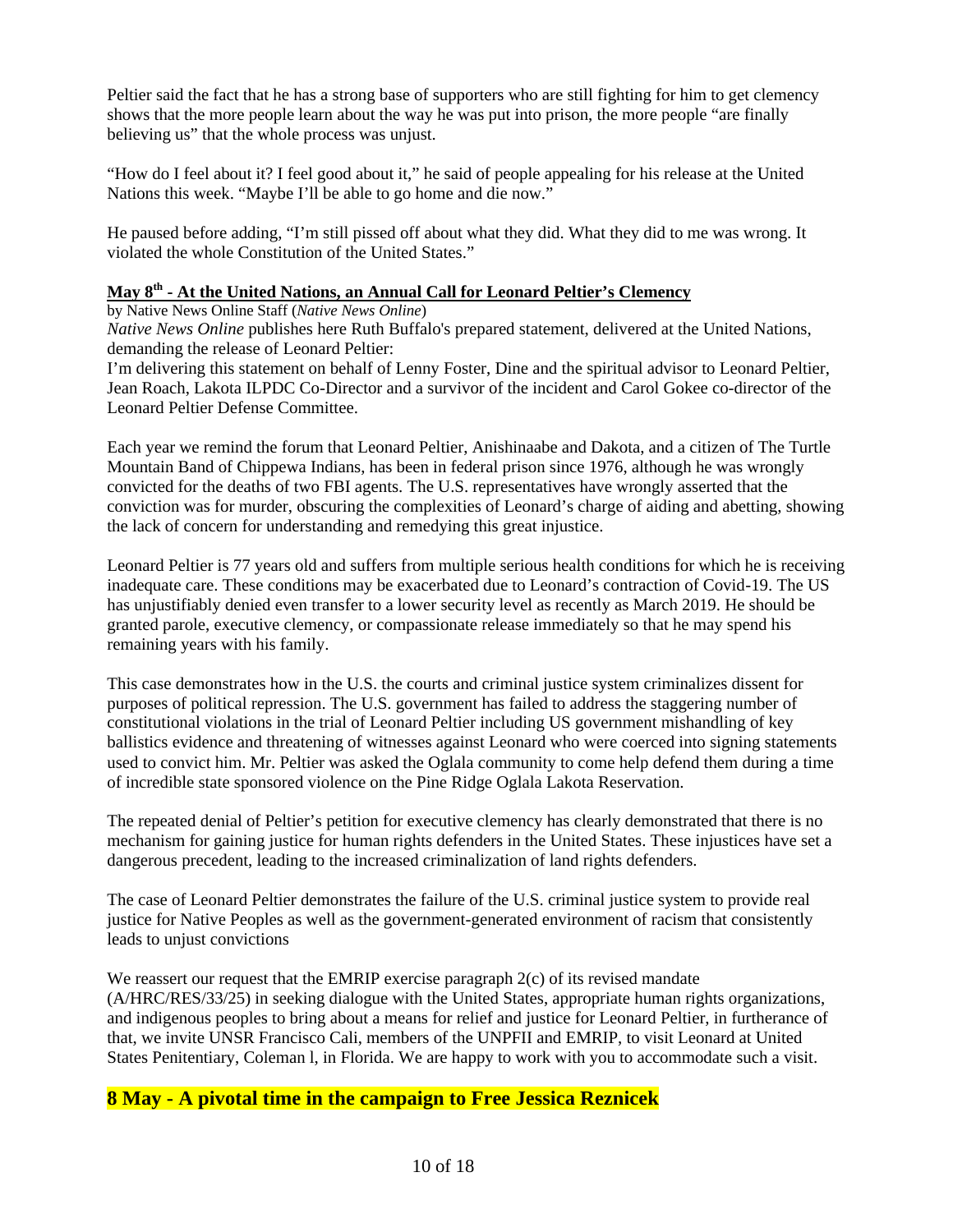*On April 19th, Jessica's supporters had nearly 200 people from all over the world attend their webinar, "USA v Jessica Reznicek: fighting the criminalization of Water Protectors."*

# **MORE**:

On this webinar we heard attorneys, water protectors, and civil rights activists say in one voice that not only is the use of the terrorism enhancement in Jessica's case illegal but if allowed to stick has implications on all those fighting for justice. We also heard a unified voice from the water protector and climate justice movement call on all of us to support Jessica's fight for freedom.

If you missed the webinar you can watch it now on Facebook: **fb.watch/cvN5y1oIRP**

The webinar brought new energy and attention to our campaign to Free Jessica Reznicek and we are harnessing that into hope and prayers as we await the oral arguments for Jessica's appeal, taking place this Friday, May  $13<sup>th</sup>$ .

The oral arguments will be at 8:30am in St. Paul, Minnesota in the 8<sup>th</sup> Circuit Court of Appeals. Jessica's attorney will be making the case on why the use of terrorism enhancement at sentencing was wrong according to the law. The arguments are closed in person to the public due to COVID restrictions. Supporters of Jessica can listen in by calling 888.363.4749 with the Access Code: 4423562 Jessica's case is the 5<sup>th</sup> case on the docket and will probably begin between 9-9:20am.

The same week as our webinar and *Earth Day ABC* published an 8-minute piece on Jessica's case. The piece highlighted that as we face a growing and deadly climate crisis, governments are increasingly criminalizing any action to address climate change. *ABC* quotes Sen. Markey from Massachusetts "What the oil and gas industry wants is for these protesters to be charged as eco-terrorists, so that they are sentenced to longer time in prison as a deterrent against legitimate civil disobedience. And that's wrong."

*ABC News* also brought to light that the 84 members of Congress who in 2017 asked the Department of Justice to call Jessica and the valve turners terrorists over the course of their careers received a combined \$36 million in campaign contributions from the oil and gas industry.

They also highlighted that The Department of Homeland Security grouped environmental activists, like the valve turners with mass killers and white supremacists in a description of domestic threats.

If we don't stand up and stop what is happening to Jessica, we may be next.

We will update you all after the oral arguments.

# **May 13th - Lawyers Argue Jessica Reznicek's Actions Do Not Constitute Terrorism**

by Free Jessica Reznicek (*Popular Resistance*)

In a defining moment for the climate justice movement and for all civil rights, the court will decide whether or not to uphold a "domestic terrorist enhancement" that an Iowa court applied to Reznicek's prison sentence. Reznicek argues that the terrorism enhancement was both illegally and unjustly applied.

The appeal is supported by the Center for Constitutional Rights (CCR), National Lawyers Guild, Water Protectors Legal Collective, and the Climate Defense Project. "If Jessica Reznicek's acts can be punished as terrorism," says an amicus brief filed by CCR, "the United States will have moved so far past the international consensus as to be operating in a completely different realm."

Nearly 100 supporters of Jessica Reznicek dialed into the 8<sup>th</sup> Circuit Court of Appeals today to listen in as her attorney argued in front of a panel of three appellate judges, Hon. Jonathan A. Kobes, Hon. David R. Stras, Hon. Ralph R. Erickson, that the terrorism enhancement imposed at her sentencing by request of the Department of Justice by District Judge Rebecca Goodgame Ebinger was misapplied. The 8<sup>th</sup> Circuit Court of Appeal will release their decision in the coming weeks.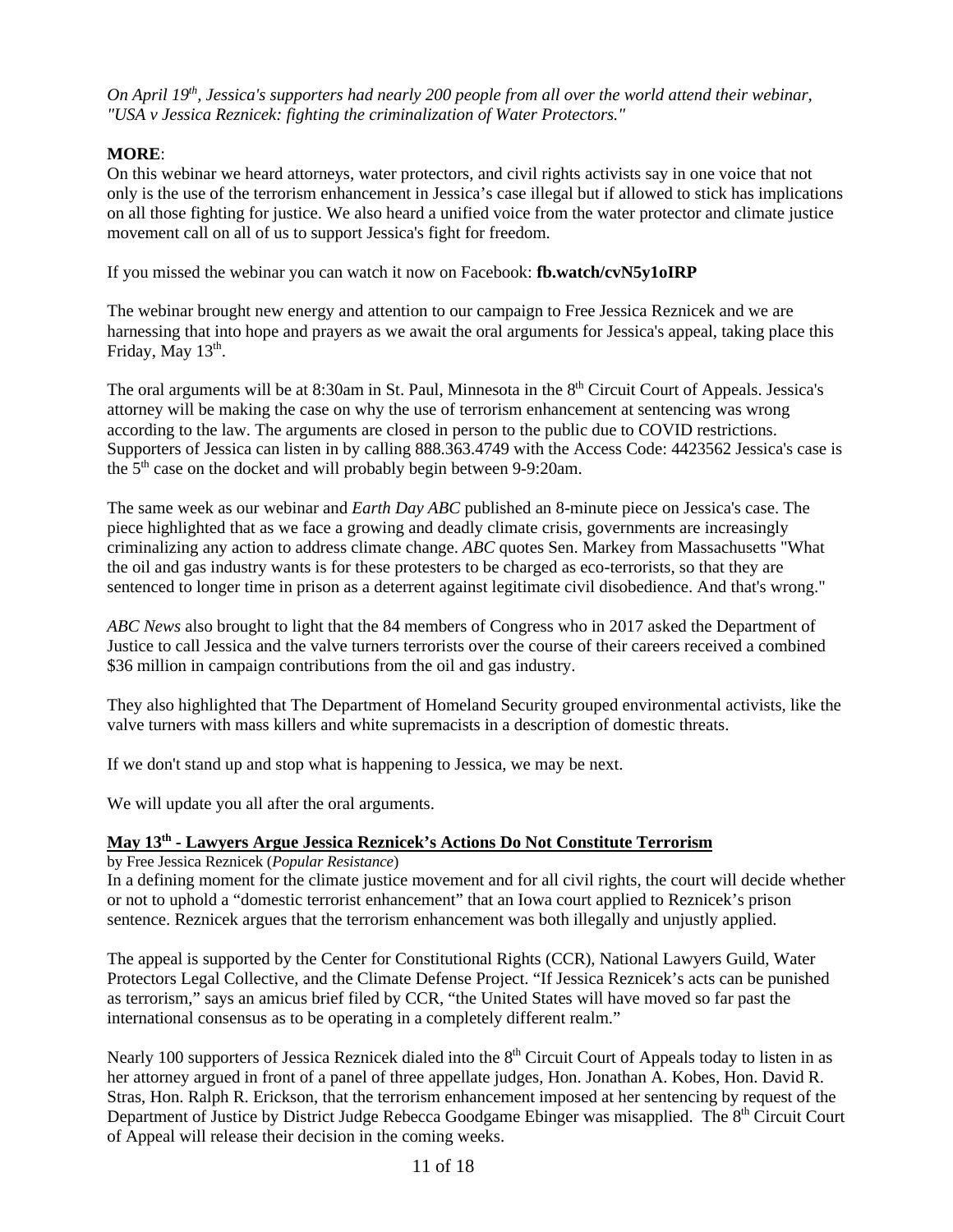Reznicek's attorney Robert Richman argued that the terrorism enhancement does not apply in Jess' case since her actions were not "calculated to influence or affect the conduct of the government or retaliate against government conduct." The government prosecutor argued that even though Jessica's actions targeted private property, that the terrorism enhancement must apply since she referred to the government's regulatory failure of approving this pipeline in her public statement. In July 2020, a federal judge found this permitting process that Jessica was referring to illegal. Reznicek's attorney said "the court should find that the error resulted in a five-fold increase in the [sentencing] guideline range."

Robert Richman argued that under the prosecutor's position, every time there is a political protest that tries to generate public attention to affect policy (the way our democracy works, he notes), this may trigger the terrorism enhancement. In the appeal brief Richman states that Jessica's actions had, "at most an indirect and incidental effect on the government."

The amicus brief filed by the Center for Constitutional Rights details the misapplication of the "terrorism enhancement" to Jess' case. The brief notes "...the natural risk of a broad definition of terrorism is misapplication of the terrorism enhancement to traditional means of civil resistance: for example, a sit-in style protest near train tracks, a demonstration at a military exercise, or opposition to government immigration policies at airports around the country might next be subject to the label of terrorism." The brief's authors write "if Jessica Reznicek's acts can be punished as terrorism, the United States will have moved so far past the international consensus as to be operating in a completely different realm."

Following the hearing, the Campaign to Free Jessica Reznicek said, "we are extremely hopeful that the judges recognized that her actions were not terrorism. We are hopeful that Jessica's 8-year sentence will be overturned and her case will be sent back for resentencing. No matter what they decide, we are prepared for all outcomes and will be with Jessica until the very end."

In 2017 Jessica Reznicek and a partner from the Catholic Worker Movement publicly claimed responsibility for acts of vandalism against the Dakota Access Pipeline. In February, 2021 she pled guilty to a single count of Conspiracy to Damage an Energy Facility. In June, 2021 an Iowa judge imposed a "terrorism enhancement" at the prosecution's request and sentenced Reznicek to 8 years in prison with restitution of over \$3 million to be paid to Energy Transfer LLC. No one was injured by Reznicek's acts of civil disobedience.

Excessive punishment for water protectors is on the rise where more states are passing harsh laws that target protestors, which have been architected and funded by the fossil fuel industry. Jessica wrote in a 2021 statement to the court, "I am not a political person. I am certainly not a terrorist. I am simply a person who cares deeply about an extremely basic human right that is under threat: water."

# **10 May - Sundiata Acoli to be released from prison after 49 years**

*The oldest imprisoned Panther was eligible for parole 29 years ago but was repeatedly denied in spite of 'exemplary' prison record*

#### **MORE**:

#### by Ed Pilkington (*The Guardian*)

Sundiata Acoli, 85, the oldest former member of the Black Panthers still to be incarcerated for acts of violence during the 1970s Black liberation struggle, is finally to be released from prison after the New Jersey supreme court ruled that he was no longer a risk to public safety.

Acoli has been held captive for more than 49 years for the May 1973 shooting of New Jersey state trooper Werner Foerster. He was found guilty the following year and sentenced to life plus 24 to 35 years.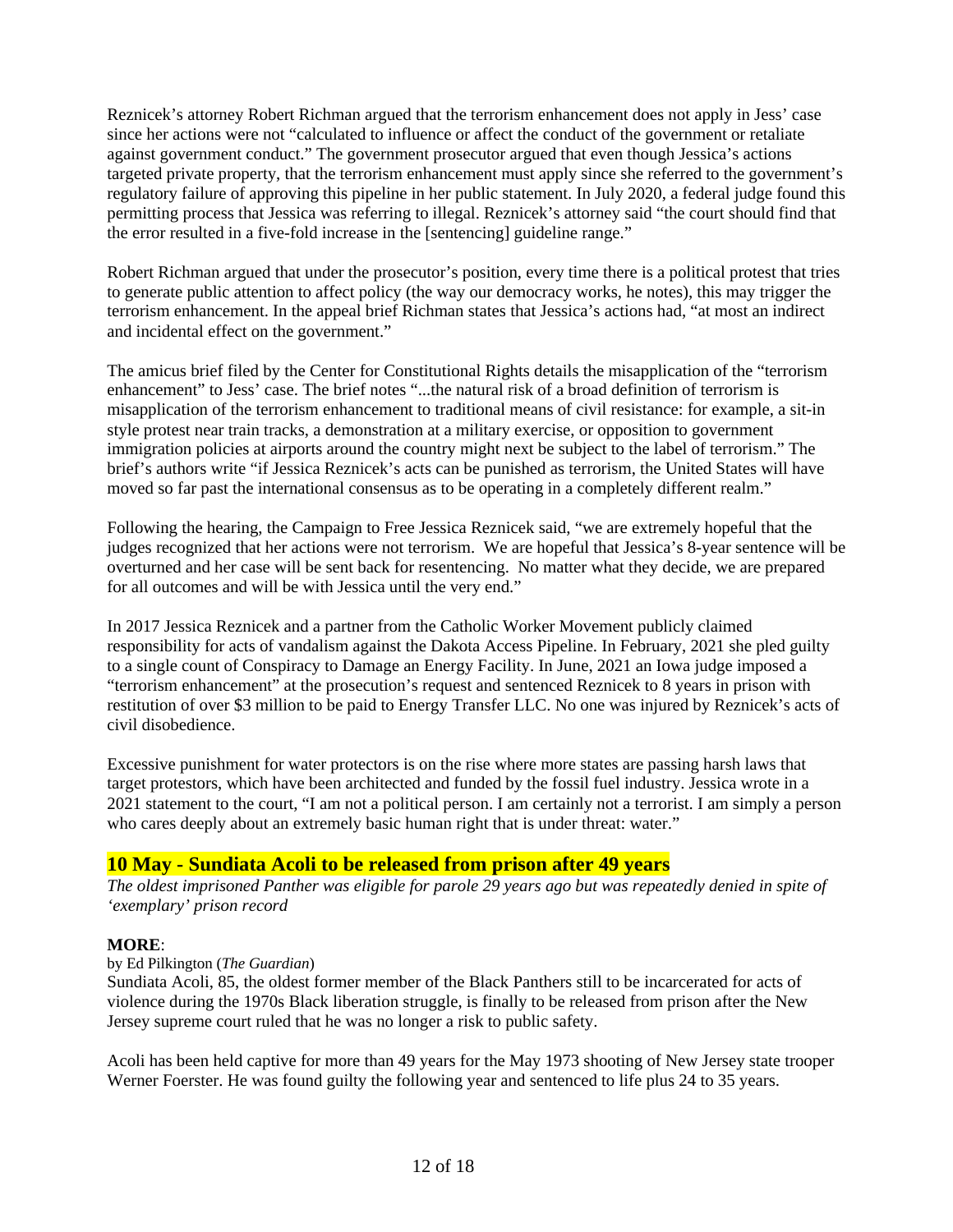The supreme court noted in its ruling that under the terms of his sentence, Acoli first became eligible for parole 29 years ago. On each occasion that he came before the panel his release was denied.

Yet for more than a quarter of a century his prison record has been "exemplary", the judges said. He had completed 120 courses while in prison, participated in counseling, had a constructive rapport with prison staff and fellow inmates, and had positive evaluations from prison officials.

Twelve years ago, a state-assigned psychologist assessed Acoli's progress in prison and concluded that he was deeply remorseful for Foerster's death and that it was "time to seriously consider him for parole". Despite that, his parole was denied; in his latest parole hearing he was still being classified a potential danger to society.

The parole board had "lost sight that its mission largely was to determine the man Acoli had become", the supreme court judges concluded. It added that his age, at 85, was another important factor that the board had failed to consider given that elderly people released from prison have extremely low rates of reoffending.

Acoli, whose given name was Clark Edward Squire, was involved in an encounter with Foerster and another state trooper, James Harper, on 2 May 1973 after the car he was in was stopped on the New Jersey Turnpike for a broken taillight. He was traveling with two other members of the Black Liberation Army, Assata Shakur (previously JoAnne Chesimard) and Zayd Malik Shakur (James Costan).

In the ensuing melee, shots were fired, killing Foerster and Shakur. Harper was wounded and Acoli and Assata Shakur, also wounded, were arrested after a police chase.

In his defense, Acoli said that he was shot in the crossfire and had blacked out. When he came to, he found Foerster's body on the ground nearby.

Acoli was one of at least 12 former members of the Black Panthers and their armed wing, the Black Liberation Army, who are still in prison. Many are now approaching, or exceeding, half a century behind bars.

Last year Acoli wrote to the *Guardian*, describing himself as an old man "who's been imprisoned since age 36 for almost 50 years, who now poses a threat not even to a flea, let alone public safety. My sentence is obviously too long. I am rapidly disintegrating before my family and friends' eyes."

Soffiyah Elijah, a civil rights attorney and a lead advocate for Acoli, said that it was time now for him "to live the rest of his life in the loving care of his family and community". She added that she hoped his release would bring attention "to the thousands of elders like him trapped in the New Jersey prison system."

Bruce Afran, who has represented Mr. Acoli since 2011, including before the New Jersey supreme court, said: "After 50 years of imprisonment, the Supreme Court has brought an end to a tragic episode from the civil rights era and recognized that we have to be humane in our parole process and not practice vengeance."

Though Acoli's release brings to a conclusion one of the unfinished stories of the Black Panther era, in another regard the narrative remains unresolved. After her arrest alongside Acoli in 1973, Assata Shakur escaped and fled to Cuba, where she has been granted asylum by the Cuban government.

She remains on the FBI's most wanted list as a "domestic terrorist", with a \$2m reward on offer for information that leads to her capture.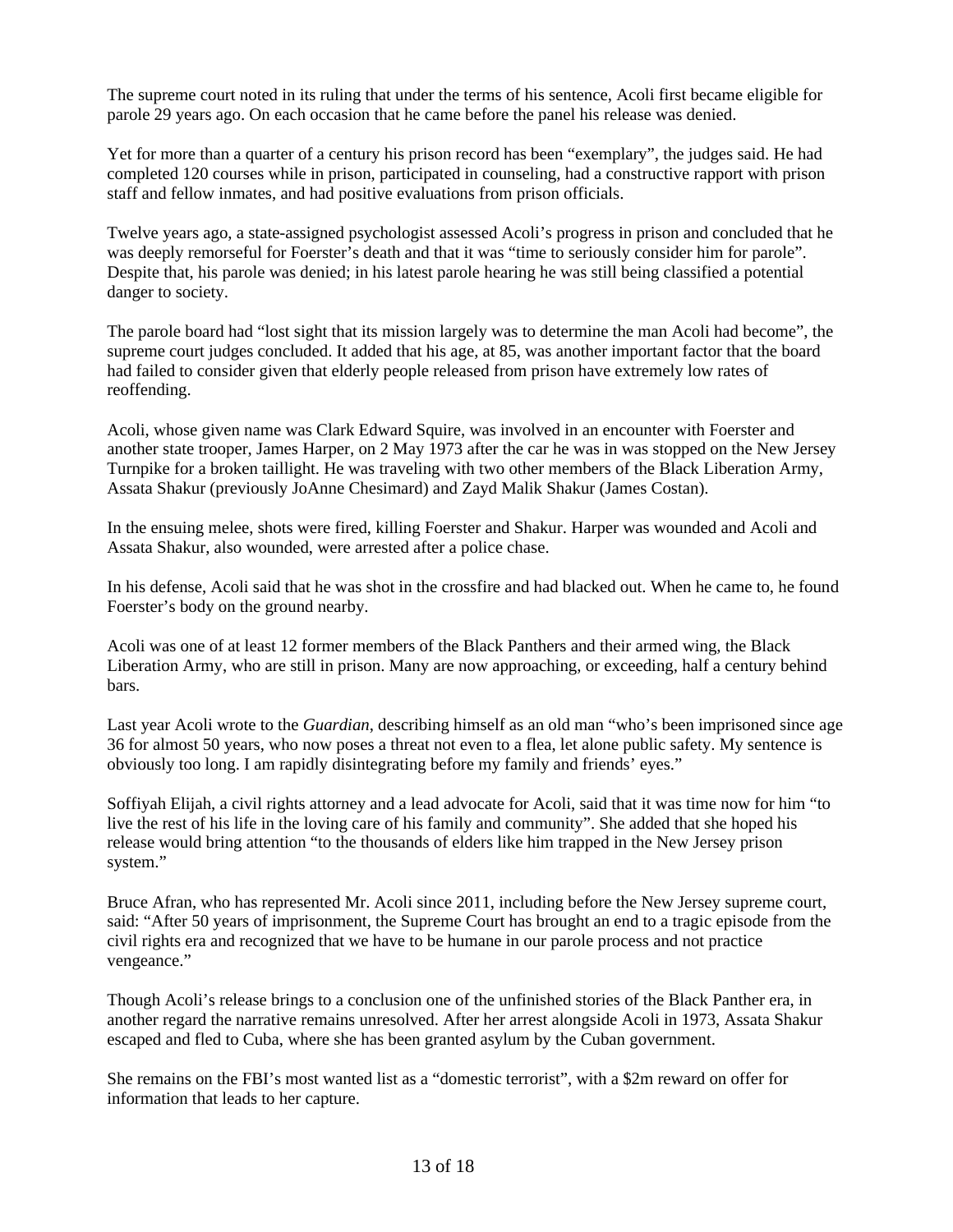# **12 May - NYC ABC Illustrated Guide Version 15.3 Uploaded!**

*We've finished the latest version of the NYC ABC "Illustrated Guide to Political Prisoners and Prisoners of War."*

#### **MORE**:

It's available for viewing (and download) by visiting **nycabc.wordpress.com/2022/05/11/guide\_15\_3**. This update includes updated mini-bios, photos, and address changes for several prisoners.

# **12 May - New York Prisons Set to Ban Most Packages from Family and Friends**

At the urging of the correction officers union, the prison agency is restricting packages to private vendors that charge steep markups and have limited selections.

#### **MORE**:

by Emily Brown and Rebecca McCray (*New York Focus*)

On Monday, more than 6,000 people incarcerated in New York prisons lost their right to regularly receive care packages by mail or in person from family and friends.

The state prison agency is piloting the new restrictions at eight prisons, with plans to expand them to the rest. Under the policy, family and friends are no longer allowed to bring their loved ones packages of food when they come to visit or to send them through the mail, and can't send more than two non-food packages each year. Everything else must be purchased and sent through private companies willing to ship to prisons.

Incarcerated people say the new restrictions will cut off a lifeline. "Am I going to be prevented from getting winter clothes if I get a book from my mom in the summer?" asked Jeremy Zielinski, currently incarcerated at Attica, in a phone call with *New York Focus* and *Bolts*.

An April 25 memo to the incarcerated population from acting Department of Corrections and Community Supervision Commissioner Anthony Annucci, obtained by *Bolts* and *New York Focus*, says the new policy is a response to "an increase in violence and overdoses due to the introduction of contraband through the package room, specifically, illicit drugs and weapons."

Whether or not mailrooms are a major entry point for contraband is the subject of much debate. There is ample evidence nationwide of corrections officers bringing drugs, weapons, and other contraband into prisons and jails; in the last two years, multiple New York City corrections officers faced charges for allegedly smuggling contraband into jails in exchange for cash. In 2020, Texas corrections officials limited mail to curb the contraband problem. One year later, an investigation revealed no impact on the amount of drugs circulating in state prisons.

A prison agency spokesperson declined to provide data on how often the security staff that screen packages in New York have identified contraband, or how that rate has changed over time. The new package policy is based on a recommendation from the agency's Prison Violence Task Force, composed of prison staff, administrators, and representatives of the correction officers union.

Annucci, who leads the prison agency, has been acting commissioner since 2013. Governor Kathy Hochul appointed him as commissioner, but he has yet to be confirmed as lawmakers from both parties raised concerns over high death rates and other issues in prisons under his watch. Hochul did not respond to a request for comment.

# **A Revived Program**

The new restrictions are a revived version of a stalled 2018 initiative, the "Secure Vendor Package Program," which would have required all packages to be sent from six approved private companies. Those prison-specific vendors offered limited selections at steep markups, with prices as much as 130 percent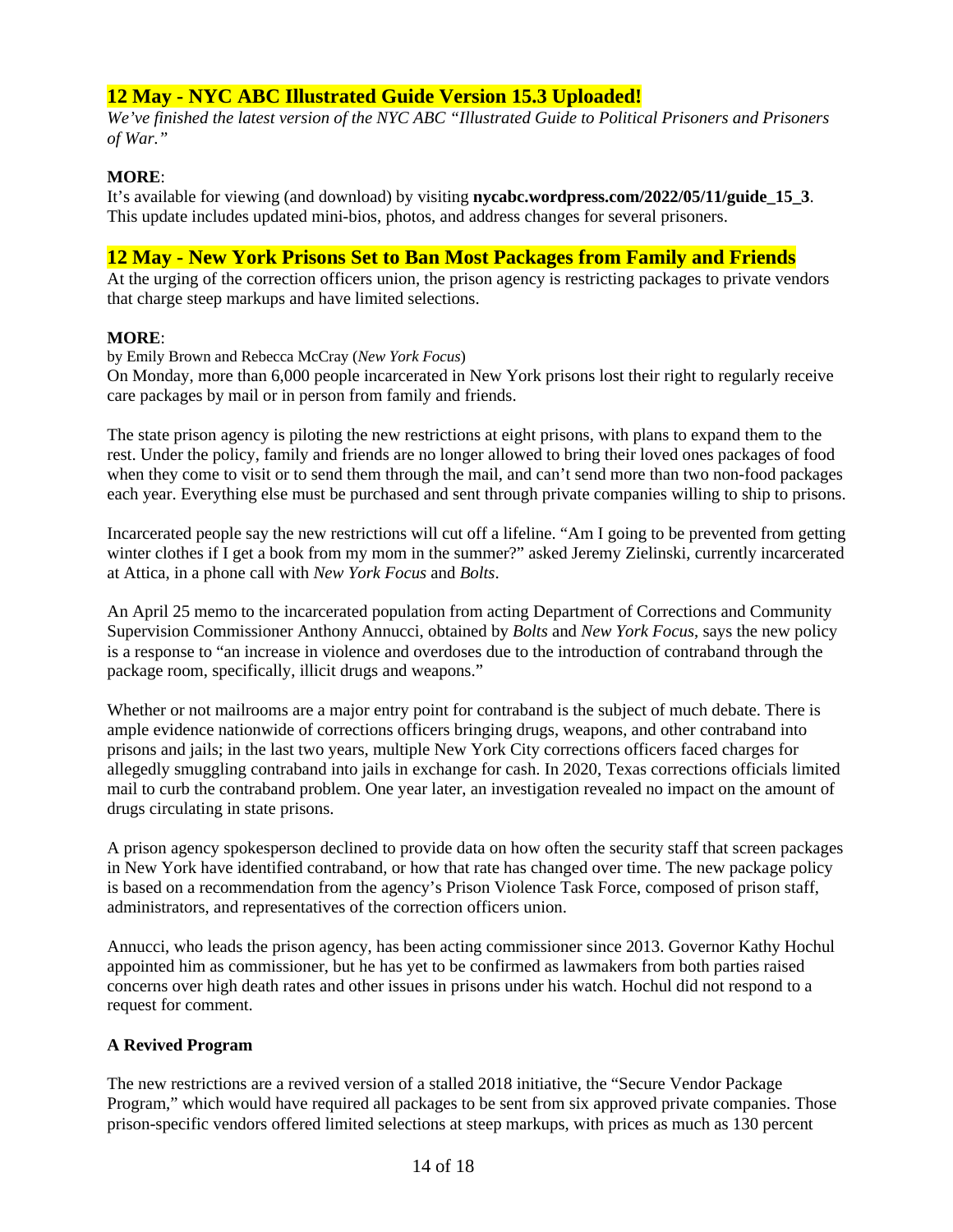higher than on the outside. After immense pushback, then-Governor Andrew Cuomo directed the agency to halt the program after just 10 days.

"I did 12 years in prison. My whole time in prison, I've never received a package from a vendor," says Michael Capers, who was incarcerated at Upstate, Franklin, and Fishkill Correctional Facilities. "And the reason being is because it's too expensive. So my family, I told them I'd rather have nothing than to make them pay extra money."

New York is one of the few states that still permits non-vendor packages to be sent to incarcerated people at all. The majority of state correctional departments have entered contracts with private package companies, including New York. "Reintroducing the secure vendor program is an unfortunate and avoidable step in the direction that so many other corrections agencies across the country have gone," says Jennifer Scaife, executive director of the Correctional Association of New York, the state's legally designated prison monitor.

While the 2018 program only allowed certain approved vendors, the new program doesn't force people to choose from a limited list. Instead, it doesn't define "vendor" at all. But Wilfredo Laracuente, who was released from Sing Sing Correctional Facility in July, predicted that the new policy will offer little more choice than its predecessor.

"A lot of the families, they use Walmart, they use Target, they use Western Beef, they use Shoprite, they use Tops, they use Wegmans. The majority of these places don't ship directly to correctional facilities," Laracuente said. "If we can't really get the items that we need to go ahead and shop for our family members, then we have to use the six vendors that were originally introduced to use."

Mainstream retailers sometimes send shipments in multiple packages, which can violate limitations on the weight and number of packages incarcerated people are allowed to receive. These logistical factors can compel loved ones of incarcerated people to use prison-specific vendors, in spite of high costs and extremely limited inventory. Families and friends will also have to shoulder costs associated with vendor packages beyond the markups: they won't be able to use food stamps, coupons, donated food, or to avoid shipping costs by bringing packages during visits.

"I don't get why they're treating this population of people differently than the rest of the New Yorkers, like we don't need every cent that we earn, every cent that we bring into our household," says Indira Bowen, whose husband is incarcerated at Sing Sing. "Most of us can't handle this extra expense out of nowhere."

#### **Food Shortages**

The new restrictions will also make it harder for incarcerated people to access fresh and healthy food. "Food packages from family members, friends, and community groups are the primary way for incarcerated people to maintain a healthy diet while incarcerated," the members of a group of farmers and family members that provides fresh food to incarcerated people wrote in an open letter about the new directive.

Food packages supplement the limited offerings in prison, which Zielinski describes as "meeting the constitutional minimum, just barely." A 2021 survey by the Correctional Association found that more than 90 percent of incarcerated New Yorkers report that the food they're offered is bland and tasteless, that they sometimes skip meals as a result, and that they prefer food received in packages or purchased through the commissary.

Even among commissary options, the pickings are slim. "The fresh vegetables currently offered in the commissary at Green Haven and Fishkill are limited to two: onions and garlic (we hear that these items are often rotten)," advocates wrote in the open letter. "The 'fruit' available is limited to one item: a fruit cup. Currently that fruit cup is on the 'out of stock' list at Fishkill."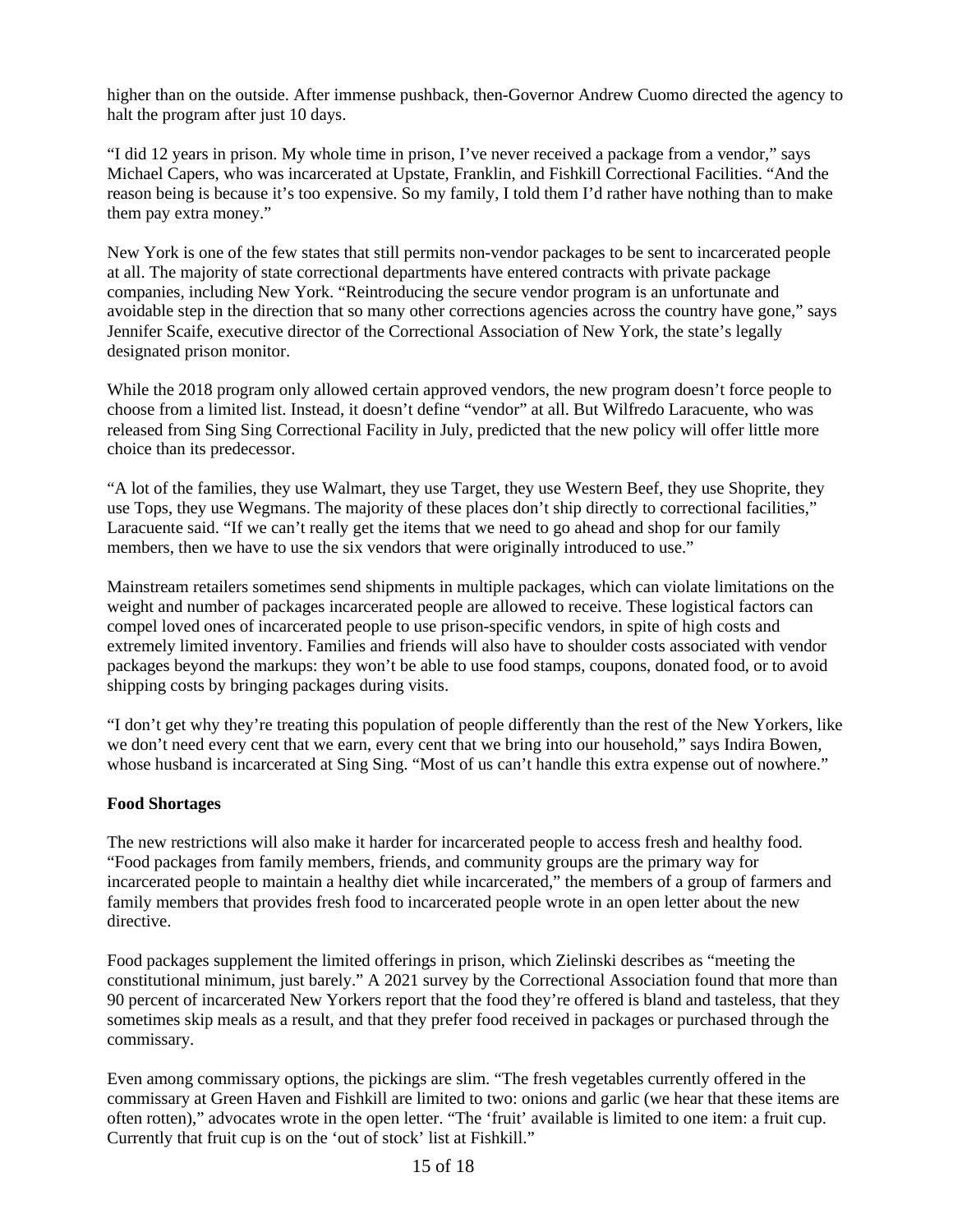In a statement to *New York Focus*, DOCCS officials said they plan to expand fresh produce offerings in all prisons as they roll out the new package restrictions. They also highlighted the prices for prison commissary: at Attica, bananas are 16 cents each, heads of lettuce are \$2.63, a bag of onions costs \$1.20, tomatoes are 42 cents, a two-pack of garlic is 45 cents, and green peppers are \$1.12.

But incarcerated workers only earn between 16 cents and 65 cents an hour, making even seemingly reasonable prices out of reach for many incarcerated people unless family or friends deposit money into their commissary accounts — a financial burden that many are unable to shoulder. In the survey, more than 85 percent of incarcerated people said that the quality of food they can access is limited by their family's finances.

"There are so many people whose families live on paycheck to paycheck and are on food stamps," wrote a woman currently incarcerated at Bedford Hills Correctional Facility in a letter forwarded to *Bolts* and *New York Focus*. Jennifer Fecu, who was formerly incarcerated at Bedford Hills, agreed: "It's already hard to send things in when we're not making any money. We're just drawing from people that are already struggling."

Jalal Sabur is a founder of Sweet Freedom Farm in Germantown, a group that grows and distributes produce to people in prisons. Sweet Freedom set up farm stands at the Fishkill and Attica prisons, where they hand out packages of fresh food for visitors to bring into the facilities. (The new policy includes an exception for licensed charities, but Sabur's group is not a registered non-profit.)

"Now, no one can actually bring those packages in," Sabur said. "So that whole program that we've been doing, we can't do anymore."

# **An Officer Backlash?**

Before the memo hit prison cells, notice of the updated package directive appeared in the April 20 New York State Register, which provides weekly updates on rulemaking changes by state agencies. The new package restrictions were included in a series of amendments with the stated purpose "to revise regulations to be in compliance with the new HALT legislation and applicable laws," referring to the enactment of the HALT Solitary Confinement Act, a law that ended long-term solitary confinement and took effect on April 1 of this year.

The correction officer's union, which fiercely opposed HALT and is suing to overturn it in court, has argued that the new restrictions on solitary confinement are leading to an increase in violence against officers. In recent months, it has urged the state to revive the package ban as one way to protect officers against that violence — and participated on the task force that recommended the new policy.

"Despite the best efforts by security staff, contraband still filters into the hands of inmates at facilities, whether it be through drug-soaked papers or creatively hidden inside of candy wrappers and other packaged foods," a union spokesperson told *New York Focus* and *Bolts*. "Through [the union's] participation in the recently formed Prison Violence Task Force, we are working with DOCCS to pilot a new vendor program aimed specifically at curtailing drugs from entering facilities through the prison mail system."

That has raised the suspicion among incarcerated people and advocates that the package policy may be a way for the state to placate a disgruntled union.

"I do wonder if there's a way in which the department is attempting to roll out this secure vendor program as a way of quelling some of the concerns that they're hearing from the union around the implications of, for example, the HALT solitary act," Scaife said. "If [corrections officers] are expressing concerns about HALT and DOCCS can't do anything about it because it's the law, packages are something that's within their control."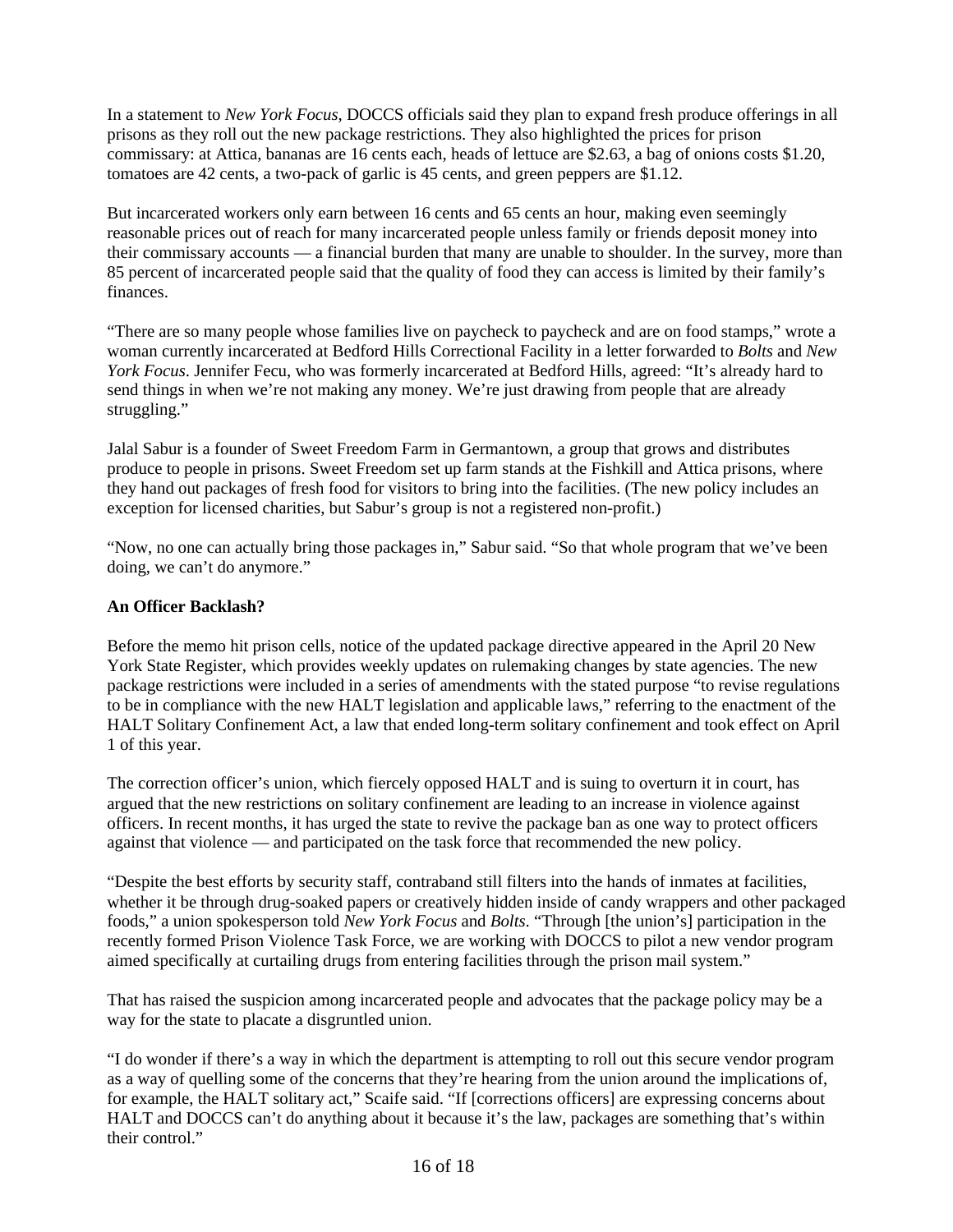"HALT stopped the Department of Corrections from weaponizing solitary confinement and weaponizing long term confinement," said Joseph Wilson, who's currently incarcerated at Sing Sing. "So now the officers inside are upset that they no longer can use these particular things as a deterrent for certain types of behavior. This package ban indicates that they're trying to regain control."

Packages have long been a thorn in the side of corrections officers. Sorting through each package is timeconsuming, and package rooms are an additional role to fill in a prison system that officers say is understaffed. The process is subject to lengthy delays: Scaife said she often hears stories of incarcerated people receiving home-baked cookies or other perishable items weeks after they were sent, spoiled by the time they're received.

When the secure vendor program was shut down in 2018, Zielinski said he often heard corrections staff express frustration. "For weeks you heard them saying stuff like, 'I can't believe they're treating these guys like this, giving them all this stuff.' It's almost like they're incensed or offended that we're being treated like human beings," he said.

In the absence of data on how much contraband is getting in through packages, measuring the policy's impact will be difficult. Scaife is skeptical that it will meaningfully reduce the amount of contraband or violence in prisons.

"Are we going to see the same amount of contraband after the policy is introduced? I fear that we might," she said. "Prisons are porous, and if you're going to keep taking away privileges and pieces of people's humanity, you're still going to have the same problems of violence and unpredictable reactions to drugs inside, because these are a function of people being incarcerated."

Zielinksi suggested that restricting people's access to packages could heighten the frustrations and tensions that lead to violence in the first place. "It would be an understatement to say that people are very upset about this," he said. "It seems like a really dumb idea considering the history of this place. I don't think they want Attica [uprising] 2.0."

"I think DOCCS is grossly underestimating how important packages are to people," he continued. "They're going to cause more problems than they're trying to solve. And the problems that they're trying to solve aren't going to be solved by eliminating packages from home, because anybody who wants to get stuff in is going to get it in anyway. All it's going to do is make quality of life lower for everybody else."

# **May 13th - TAKE ACTION Against NYS DOCCS Package Ban**

The DOCCS Directive 4911A is an immediate threat to how incarcerated folks in NYS prisons are able to receive packages from loved ones and supportive organizations. 4911A requires that all packages be purchased from the DOCCS' list of vendors, which will directly impact RU's ability to send fresh, healthy food to our members of Friendly CSA.

4911A has negative implications for the health and wellness of our community members. Some folks inside rely on loved ones to send them fruits and vegetables to meet their needs for dietary restrictions and chronic health diagnoses. This effectively impedes people's ability to manage their health through diet. Interrupting the avenue for people to receive fresh food is violent.

4911A is predatory because it effectively severs active lines of support from loved ones and reroutes them to turn a profit for selected vendors. This directive makes friends, family support networks responsible for absorbing the cost of inflated items, especially in a time with historically low wages, high inflation and cost of living. It is an attack on the proletariat.

# **NEXT STEPS**: